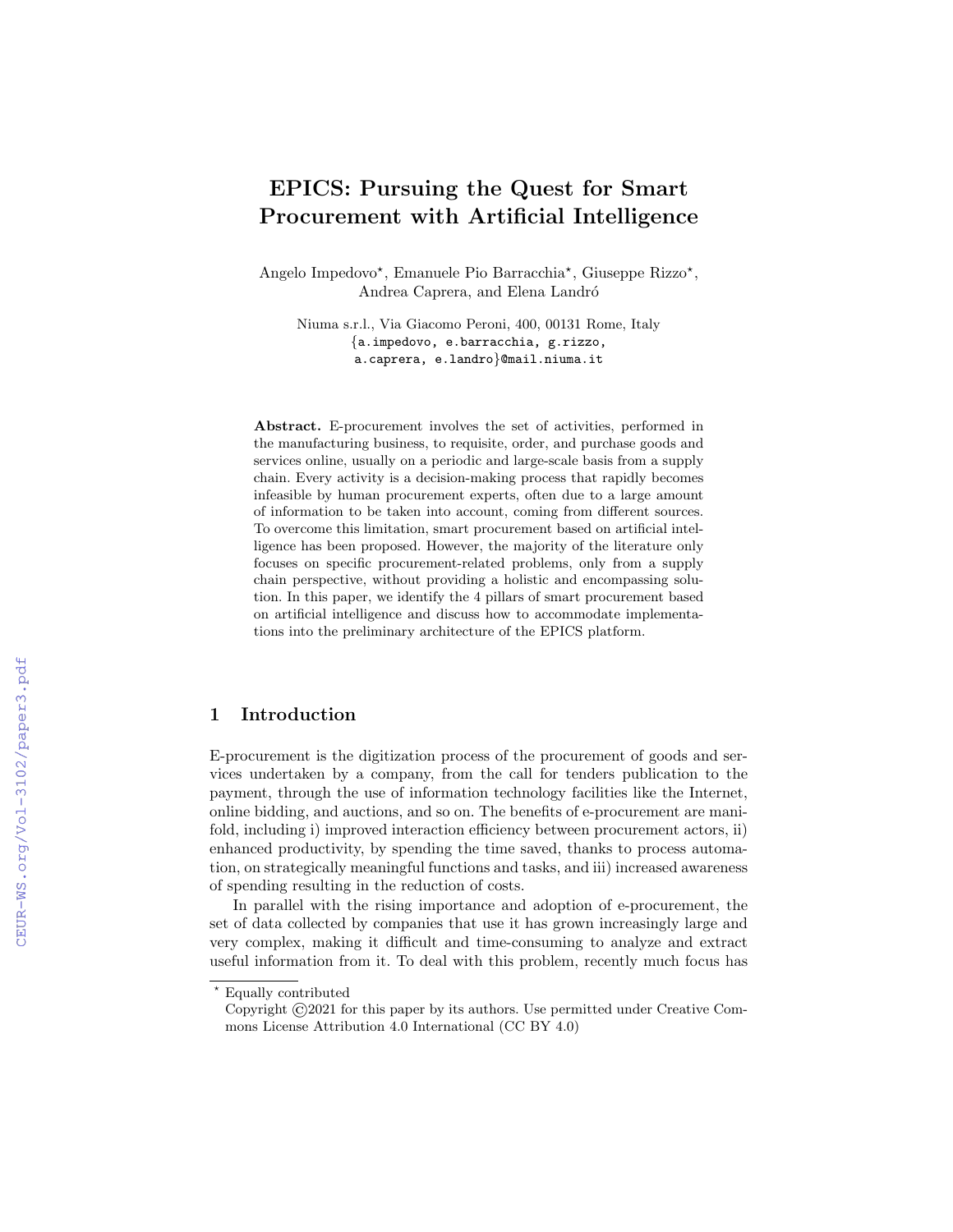been placed on smart procurement, that is the set of technologies used to support human experts in analyzing the huge amount of available data and taking strategic decisions related to, for example, the management of supplier relationships, or the definition of product specifications and quantities needed. Due to its characteristics, a good application of smart procurement would lead to the achievement of competitive advantage for the company.

Artificial intelligence has been proposed as a key technology behind smart procurement since it can be used to formulate hypotheses on data, generate suggestions on a particular decision, and identify patterns in a large amount of data. However, the vast majority of the literature only discusses artificial intelligence applications to very specific procurement problems that, in their turn, remain somewhat disconnected from each other, thus failing in delivering a complete and sound view on the procurement to the users. In this paper, we identify the 4 pillars of smart procurement and discuss how to accommodate intertwined implementations into the preliminary architecture of the EPICS platform, developed in the scope of the EPICS research project conducted with both industrial and academic partners.

## 2 Related Work

Many works have been proposed to analyze the problems and challenges characterizing smart procurement, proposing new approaches and techniques to face them. In particular, a considerable body of research is concerned about two perspectives: i) monitoring the performances of, potentially unknown, suppliers and selecting the optimal ones, and ii) monitoring and forecasting adverse procurement events involving materials (goods or services) and suppliers. Methodologically, the proposed solutions exploit either operational research – such as multicriteria and multi-attribute decision making methods (MCDM and MADM), multi-objective programming (MOP), mixed integer programming (MIP) and dynamic programming [\[15,](#page-7-0)[18,](#page-7-1)[12,](#page-6-0)[17](#page-7-2)[,5,](#page-6-1)[10\]](#page-6-2)– or machine learning methods.

The tasks of supplier selection and performance evaluation have been tackled with both supervised and unsupervised methods. Among the supervised ones, neural networks [\[7\]](#page-6-3), support vector regression (SVR), support vector machines (SVM) [\[13](#page-6-4)[,19\]](#page-7-3), logistic regression [\[6\]](#page-6-5), rule learning, k-nearest neighbors, linear regression, naïve bayes have been used  $[3,1,16,4]$  $[3,1,16,4]$  $[3,1,16,4]$  $[3,1,16,4]$ . However, in the context of smart procurement, they seem to be at an early stage, due to the lack of publicly available datasets of labeled suppliers, a requirement not always easy to satisfy due to the subjective nature of the evaluation. As concerns unsupervised model, process mining, fuzzy association rule mining, and Markov decision process have been used to solve the aforementioned problems [\[9\]](#page-6-9). Clustering methods and neural networks have been also proposed for discovering homogeneous groups of suppliers (*segmentation*) [\[1,](#page-6-7)[2\]](#page-6-10). Furthermore, unsupervised approaches have been also used for supplier classification [\[1\]](#page-6-7).

The tasks of adverse procurement event detection (e.g. fraud or failure detection) cast anomaly detection problems, whereas the tasks of adverse procurement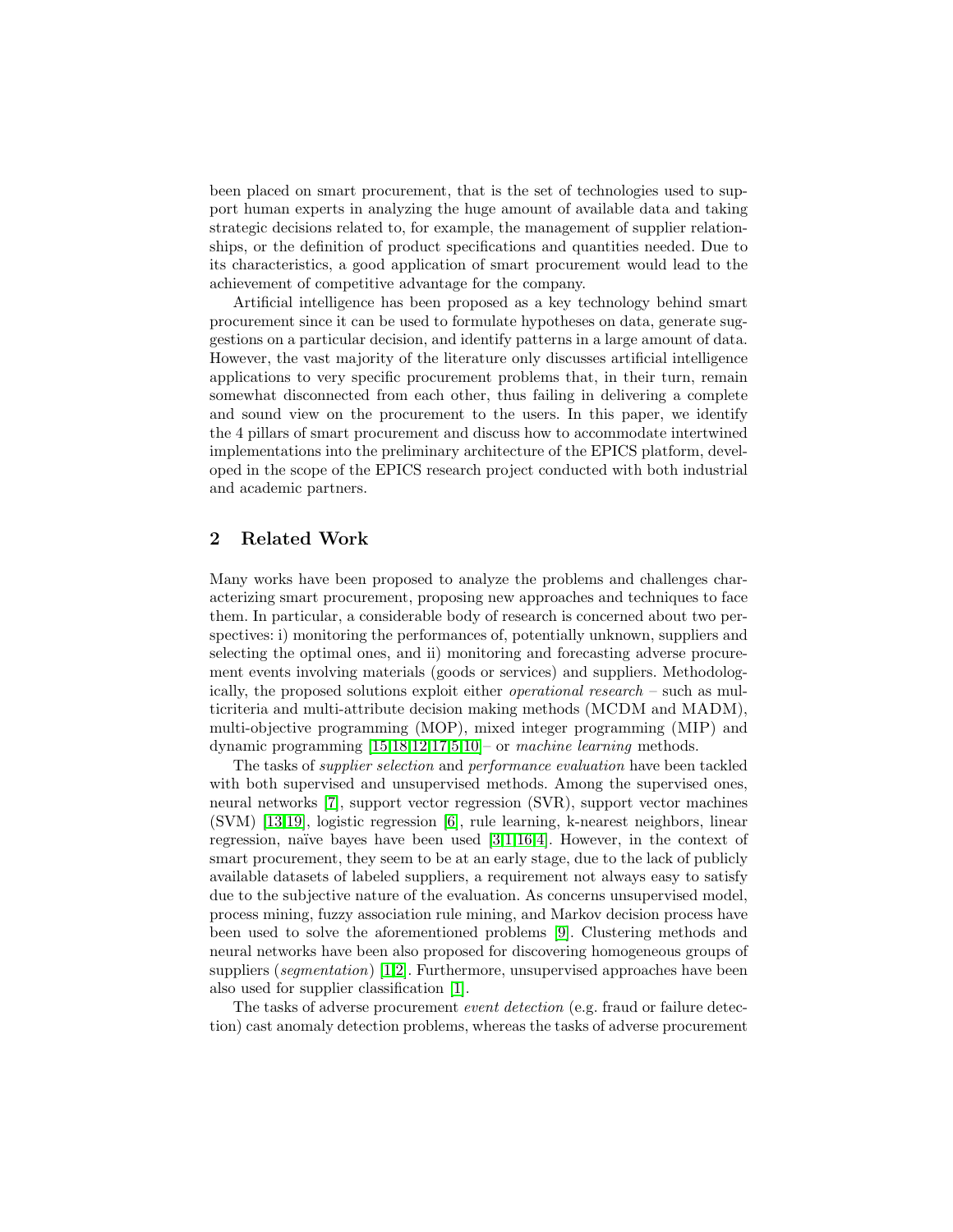<span id="page-2-0"></span>

Fig. 1: The smart procurement pillars in the EPICS platform.

event forecasting (e.g. failure or demand forecasting) cast forecasting problems. Specifically, in the case of event detection, process mining techniques have been exploited to detect anomalous events occurring during procurement process executions [\[14\]](#page-6-11). Alternatively, some works tried to solve the problem using a supervised setting through bayesian networks, naïve bayes and decision tree learning algorithms [\[11\]](#page-6-12). In the case of event forecasting, instead, unsupervised learning methods, e.g. association rule mining and clustering, have been used for solving failure and demand forecasting problems [\[8\]](#page-6-13).

## 3 Case study: the EPICS platform

In this section, we present the EPICS (*E-Procurement Innovation For Challeng*ing Scenarios) platform: a proprietary e-procurement solution, designed and developed by NIUMA as a research collaboration with public Italian universities, that aims at empowering the performances of procurement offices in buyer companies with the help of artificial intelligence.

The EPICS platform is a multi-tenant, multi-cloud, and microservices oriented architecture implementing a full-fledged solution guiding the procurement offices in initiating, managing, and monitoring the execution of procurementrelated processes, such as requesting offers and quotations, inviting suppliers to auctions, managing their bids, thus ensuring the visibility and the governance of the whole procurement.

To accommodate smart procurement capabilities into the EPICS platform, firstly, we have extensively studied the relevant literature on the four pillars of smart procurement (namely, procurement data, risk management, spend analysis and strategic sourcing - as depicted in Figure [1\)](#page-2-0) and spotted interesting problems. Then, we have deployed solutions to these problems into microservices, mostly serving machine learning models to the production environment.

## 3.1 Procurement Data

Procurement data, lying at the EPICS platform core, consists of quantitative and qualitative attributes of entities, mostly materials (goods or services) and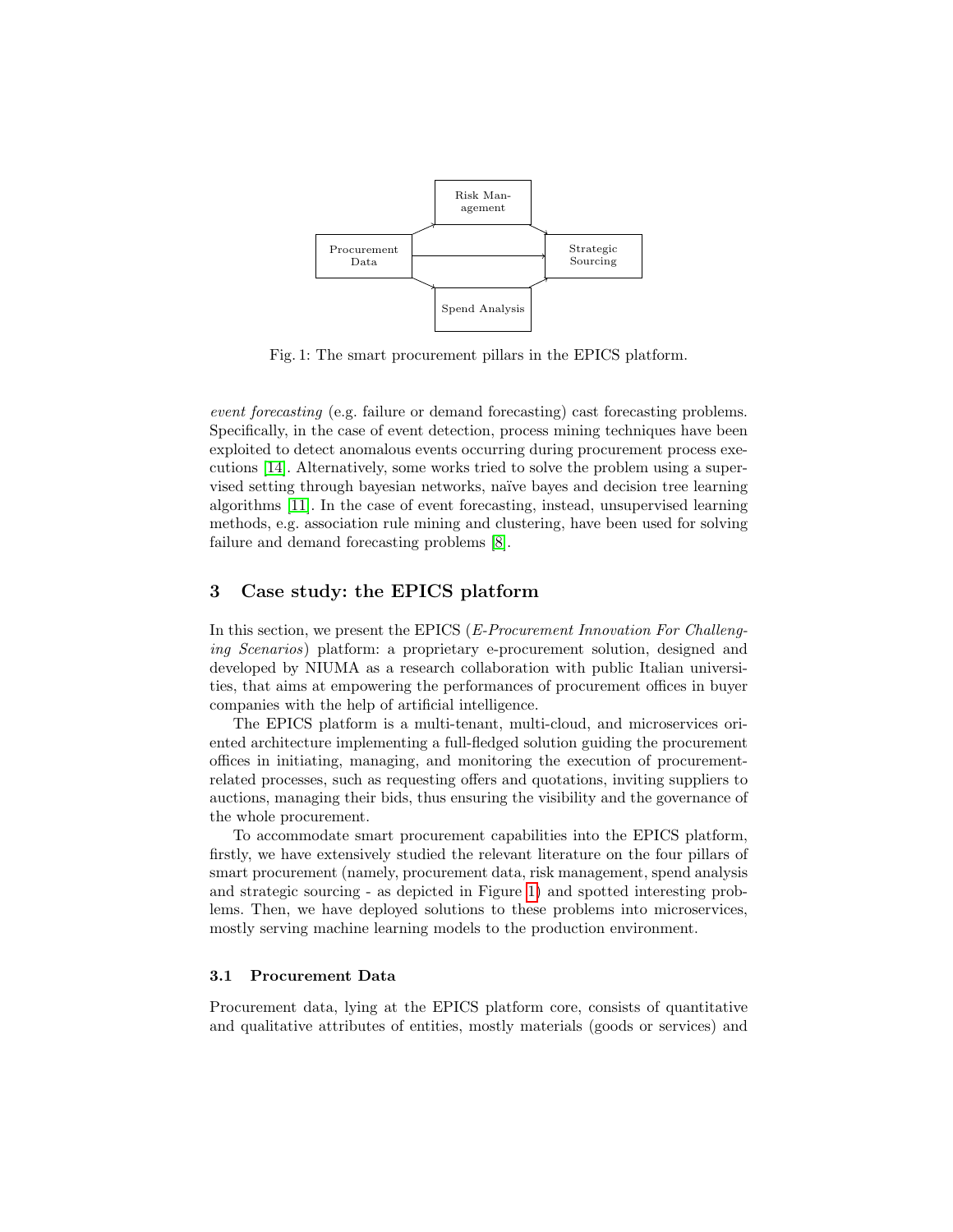suppliers, as perceived from the buyer company and involved in the procurement processes. Although seemingly similar, procurement data may profoundly differ from supply chain data. The difference lies in their scope of observation: while supply chain data depicts an often incomplete view of how companies are entangled around the globe in buyer-supplier relationships, procurement data depicts the complete scenario of the supplying relationships engaged by the buyer company concerning the immediate, well known, qualified suppliers that are continuously monitored over time.

It is evident that procurement and supply chain data only partially overlaps: procurement data neglects information related to suppliers of the immediate suppliers, while supply chain data does not account for details of transactions between a buyer company and his suppliers, which are often secretly kept. As a consequence, for smart procurement to be effective, there is a need to collect and store procurement data coming from different, both internal/external and structured/unstructured, data sources such as the procurement platform itself, the ERP systems, and the information providers available online.

Available data necessitates continuous aggregation and cleaning to stay upto-date. This is particularly relevant, for instance, when qualifying both materials and suppliers by matching their publicly known characteristics against what is self-declared on written documents and certifications that have been requested by the buyer during the qualification process. Such processing activity is usually human-made and, therefore, time-consuming and error-prone. To mitigate this problem, artificial intelligence and machine learning techniques may represent an added value for EPICS because they should help, in principle, to i) automatize the tasks of data collection, integration, and evaluation (with process mining and robotic process automation techniques) and ii) increase the overall accuracy of the results (with machine learning techniques).

Currently, EPICS integrate different machine learning models and techniques as follows: given a set of documents envelopes – each of them containing documents such as DURC, ISO, etc. – they are firstly acquired by using OCR systems (intelligent document recognition) and converted into a set of electronic documents that are firstly classified into a taxonomy of known document types, and pruned away in case of anomalous ones; and, secondly, they are further processed via natural language process techniques. In particular, named entity recognition methods are employed to recognize the different parts of an envelope to convert it into a structured record containing the relevant fields extracted from the original document.

#### 3.2 Risk Management

Managing risks in the e-procurement means solving three problems: i) *identi*fying the exposure of suppliers and materials to one or more risk categories, ii) analyzing the association between risky suppliers/materials and the negative events recorded while executing business processes within the buyer organization, and iii) evaluating the likelihood and the impact of risky elements on the overall business.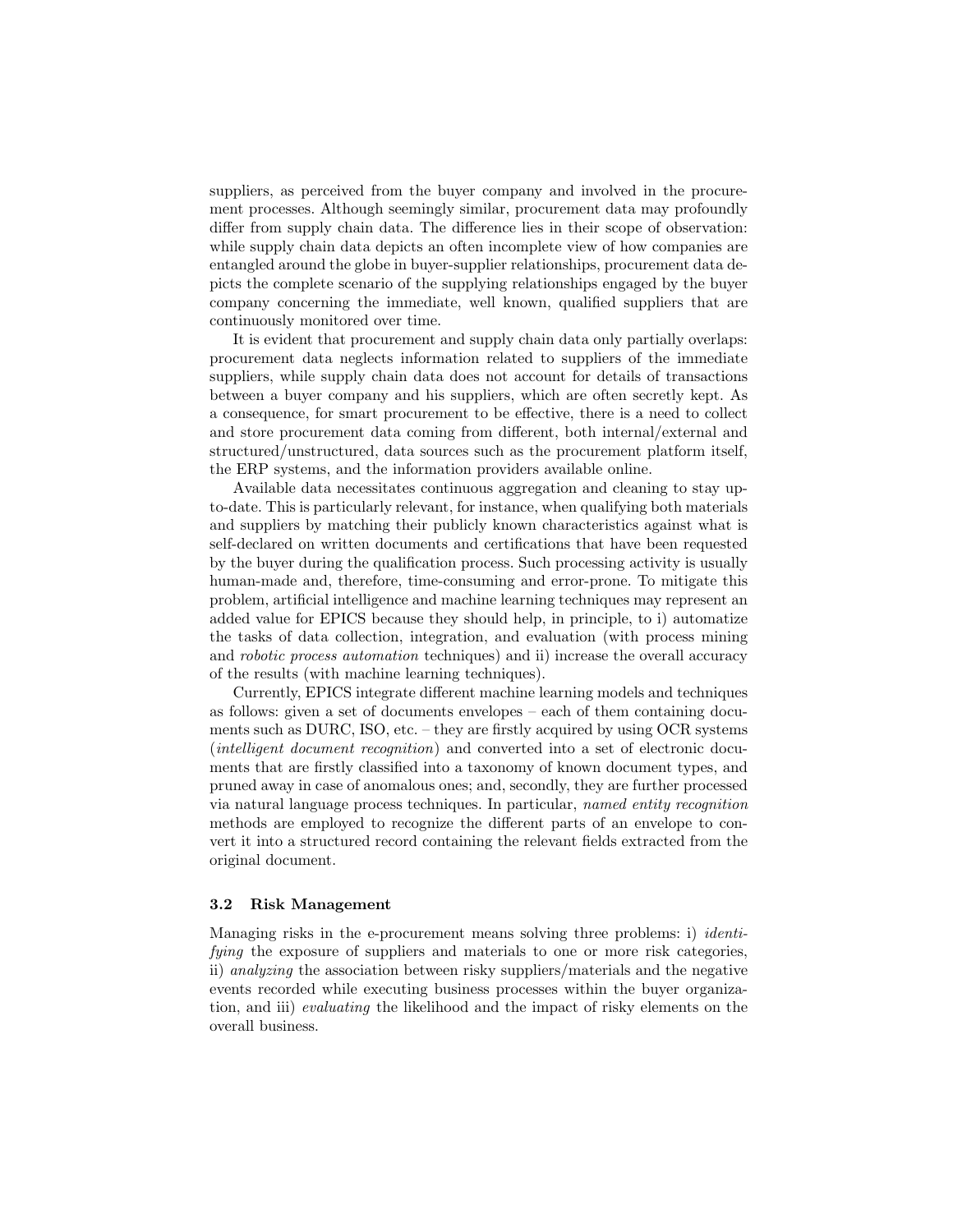Risk-related data is often implicitly contained in procurement data and needs to be exposed in a risk warehouse. Here, risky elements (materials and suppliers) are qualified by assigning them one or more risk categories to which they are exposed. Such an activity, referred to as risk identification, qualifies materials and suppliers based on their quantitative features, eventually computing indirect risk KPIs. However, identifying risky elements is not always straightforwardly done because i) KPIs interpretation is often subjective, and ii) the risk predicate is not known in advance or it is hard to be made explicit. Therefore, in EPICS, machine learning models significantly contribute to inferring the risk predicates from data in the risk warehouse. Then, risky elements are associated with event logs generated during business processes executions seeking correlations or frequent patterns denoting the root causes of the negative events.

### 3.3 Spend Analysis

Managing the spend means keeping track overtime of how the budget is deployed to the purchase of different materials, and, therefore, to the different suppliers in charge of supplying them. Controlling the spend over time allows to the buyer to spot saving opportunities and efficiency pitfalls. For an accurate spend analysis, three conditions should be met: i) spend data needs to be continuously cleaned to increase the spend visibility, ii) cleaned data should be stored in one or more data warehouses and referred to as *spend cubes*, and iii) stored data should be processed with advanced techniques in order to find relevant trends and patterns.

In particular, the spend cleaning aims at standardizing and aggregating every relevant attribute, concerning materials and suppliers involved in the spend records, that could potentially fragment the observed spend if left untreated. For example, the cleaning could collapse two product codes denoting the same material into a single one, thus letting the user noticing that it is currently purchasing the same good (or service) with different prices by requesting two distinct product codes to different suppliers. Such an activity of *material/supplier* segmentation can be immediately solved by clustering algorithms or by entity linking (also known as deduplication) methods aiming at discovering the names referring to the same entities (materials or suppliers). Furthermore, machine learning models are potentially useful also during the spend analysis step, where relational learning algorithms designed for multidimensional data cubes manage to discover more complex and expressive spend patterns and trends.

## 3.4 Strategic Sourcing

Strategic sourcing refers to the process of developing an optimal procurement plan by establishing durable supply relationships with reliable suppliers. Such a plan is built by i) selecting the right materials according to the buyer's needs, ii) continuously evaluating the, potentially unknown, suppliers for the selected materials, and iii) *selecting the suppliers* by maximizing different, often contrasting, criteria considering all the possible alternatives and outcomes. Due to the nature of this task, the strategic sourcing cannot be performed independently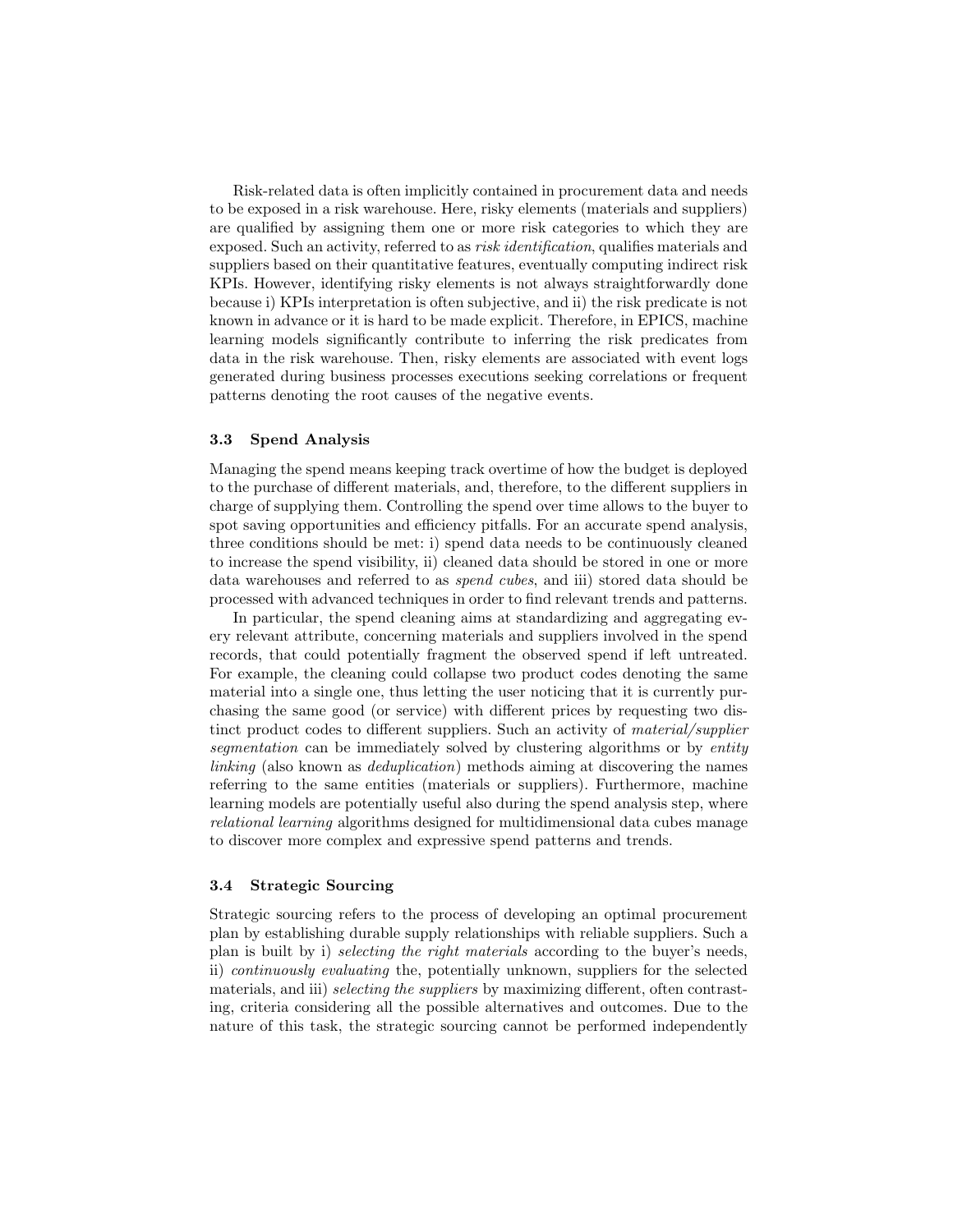of the other pillars of smart procurement: it needs to elaborate and gain insights from procurement data, consider the risks highlighted by the risk analysis (e.g., the sole-sourcing risk, whereby a material is supplied by only one supplier), and, lastly, it should be guided by the valuable information extracted during the spend analysis.

Strategic sourcing is one of the most important components of the supply chain because, thanks to it, companies can establish and maintain long-term relationships with the suppliers, resulting in timely deliveries with consistent quality, lower inventory costs, and the possibility of product improvement. To achieve this goal, the tasks of supplier recommendation and selection acquire remarkable value. Both tasks can be carried out taking into account different criteria, either subjective or objective, elaborated on the basis of the available procurement data or, more generally, supply chain management data. Often, the analyzed criteria used to evaluate suppliers include, but are not limited to, their economic power, financial data, or the quality of the services or the products supplied. Machine learning could play a key role in the recommendation of new suppliers through the use of *recommender systems*, software able to provide suggestions on the basis of the user preferences. At the time of writing, the EPICS platform leverages a recommender system that provides suggestions on the basis of the interactions between buyers and suppliers. Such suggestions are shown to the users as a ranking sorted by a score of relevance, that is, the recommendation score.

# 4 Conclusions and Future Work

In this work we have discussed how artificial intelligence supports the four main pillars in the smart procurement process, namely: procurement data, risk management, spend analysis, and strategic sourcing. In particular, based on evidence from the scientific literature, we discussed a framework, drawn from the blueprint of the EPICS platform, in which to accommodate actual machine learning solutions to the aforementioned procurement problems. Different from the existing approaches, in which procurement problems are separately solved, our attempt paves the way towards the actual adoption of intelligent solutions encompassing the whole spectrum of the procurement processes.

Since every problem can be solved by computational approaches drawn from a wide range of algorithms, there is room for a large number of empirical validations. For this reason, as future research directions, we aim at independently gaining insight into the performances of every proposed solution, perhaps by quantitatively evaluating the performances (e.g.: accuracy, efficiency, etc.) in a comparative setting against existing solutions.

Acknowledgements The EPICS (E-Procurement Innovation For Challenging Scenarios) project has been co-funded by Programma del Regolamento regionale della Puglia per gli aiuti in esenzione n. 17 del 30/09/2014 (BURP n. 139 suppl.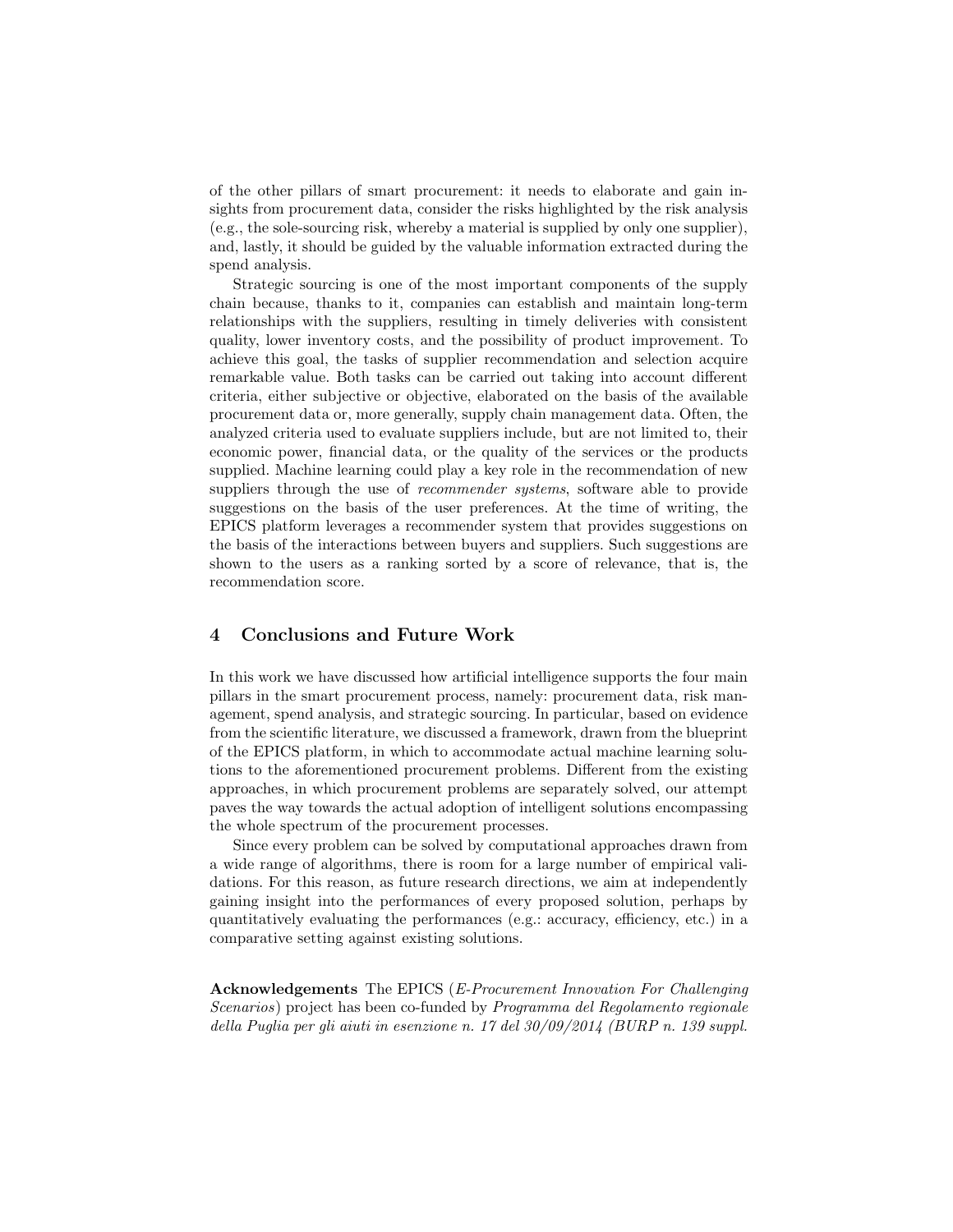del 06/10/2014) titolo II capo 2 del regolamento generale aiuti ai programmi integrati promossi da medie imprese ai sensi dell'articolo 26 del Regolamento.

## References

- <span id="page-6-7"></span>1. Abdollahnejadbarough, H., Mupparaju, K.S., Shah, S., Golding, C.P., Leites, A.C., Popp, T.D., Shroyer, E., Golany, Y.S., Robinson, A.G., Akgun, V.: Verizon uses advanced analytics to rationalize its tail spend suppliers. INFORMS Journal on Applied Analytics 50(3), 197–211 (2020)
- <span id="page-6-10"></span>2. Aghdaie, M.H.: Data mining group decision-making with fahp: An application in supplier evaluation and segmentation. Fuzzy analytic hierarchy process pp. 99–124 (2017)
- <span id="page-6-6"></span>3. Barraclough, R.W., PLC, U., House, J., Park, C., Bishop, J.M., Danicic, S., Nasuto, S.J., Mitchell, R.J.: Spendinsight: some remarks on deploying an intelligent spend-analysis system. In: Proceedings of the 1st Symposium on Nature Inspired Computing and Applications (NICA) AISB/IACAP World Congress (2012)
- <span id="page-6-8"></span>4. Caspersen, K.M., Madsen, M.B., Eriksen, A.B., Thiesson, B.: A hierarchical tree distance measure for classification. In: ICPRAM. pp. 502–509 (2017)
- <span id="page-6-1"></span>5. Chai, J., Ngai, E.W.: Decision model for complex group argumentation. Expert Systems with Applications 45, 223–233 (2016)
- <span id="page-6-5"></span>6. Du, B., Guo, S., Huang, X., Li, Y., Guo, J.: A pareto supplier selection algorithm for minimum the life cycle cost of complex product system. Expert Systems with Applications 42(9), 4253–4264 (2015)
- <span id="page-6-3"></span>7. Ghadimi, P., Dargi, A., Heavey, C.: Sustainable supplier performance scoring using audition check-list based fuzzy inference system: A case application in automotive spare part industry. Computers & Industrial Engineering 105, 12–27 (2017)
- <span id="page-6-13"></span>8. Islek, I., Ogüdücü, S.G.: A retail demand forecasting model based on data mining techniques. In: 24th IEEE International Symposium on Industrial Electronics, ISIE 2015, Rio de Janeiro, Brazil, June 3-5, 2015. pp. 55–60. IEEE (2015), [https:](https://doi.org/10.1109/ISIE.2015.7281443) [//doi.org/10.1109/ISIE.2015.7281443](https://doi.org/10.1109/ISIE.2015.7281443)
- <span id="page-6-9"></span>9. Jain, R., Singh, A., Yadav, H., Mishra, P.: Using data mining synergies for evaluating criteria at pre-qualification stage of supplier selection. Journal of Intelligent Manufacturing 25(1), 165–175 (2014)
- <span id="page-6-2"></span>10. Jouida, S.B., Krichen, S.: A genetic algorithm for supplier selection problem under collaboration opportunities. Journal of Experimental & Theoretical Artificial Intelligence 0(0), 1–27 (2020)
- <span id="page-6-12"></span>11. Khoraskani, M.M., Kheradmand, F., Khamseh, A.A.: Application and comparison of neural network, c5.0, and classification and regression trees algorithms in the credit risk evaluation problem case study: A standard german credit dataset. International Journal of Knowledge Engineering and Data Mining 4(3–4), 259–276 (2017)
- <span id="page-6-0"></span>12. Kundu, A., Jain, V., Kumar, S., Chandra, C.: A journey from normative to behavioral operations in supply chain management: A review using latent semantic analysis. Expert Systems with Applications 42(2), 796–809 (2015)
- <span id="page-6-4"></span>13. Moghaddam, K.S.: Fuzzy multi-objective model for supplier selection and order allocation in reverse logistics systems under supply and demand uncertainty. Expert Systems with Applications 42(15-16), 6237–6254 (2015)
- <span id="page-6-11"></span>14. Rahmawati, D., Ainul Yaqin, M., Sarno, R.: Fraud detection on event logs of goods and services procurement business process using heuristics miner algorithm.